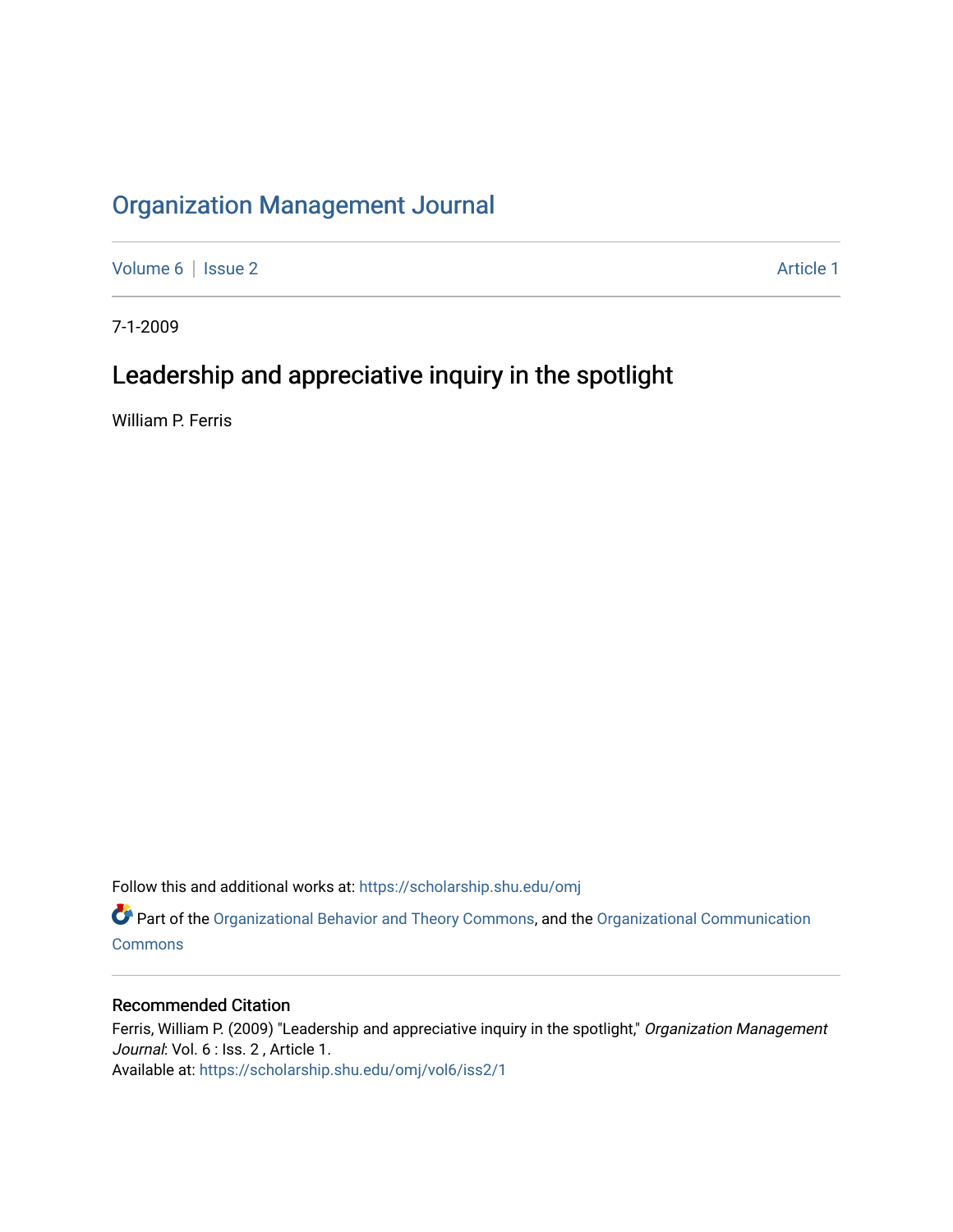# Leadership and appreciative inquiry in the spotlight

### William P Ferris

### Editor-in-Chief

Organization Management Journal (2009) 6, 65–66. doi:10.1057/omj.2009.16

Organization

Management Journal

Our 2009 summer issue contains two main themes – leadership and appreciative inquiry (AI). Our first two articles are on leadership and appear in the Teaching & Learning section. Both describe pedagogical approaches in which students, either as individuals or in groups, present reports on great leaders. James Burton's students each pick their own great leaders from history and present them to the class. What makes these leaders so great? Students discuss their classmates' reports, debate the merits of all the presented leaders, and eventually vote on the best leader of all. Along the way, they learn what makes a leader great and reflect on how they might change their leadership behavior in a way that profits from what they have learned.

Joan Gallos, immediate past President of the international OBTS: Teaching Society for Management Educators, has her MS in Public Administration and MBA students carefully studying the creativity and artistry often present in leadership. She begins with everyone researching Mozart, Woolf, Freud, and Gandhi – four extremely different kinds of leaders – through work done by Howard Gardner (Gardner, 1997). They can go on to bring in other famous leaders as the course proceeds. Joan is interested in the ''leadership pedagogy of imagination,'' and her article connects the humanities, business, and public administration to leadership study. Her students ultimately must reflect on how they can bring their own imagination and creativity to bear on their own personal leadership style.

The third and fourth articles in our issue focus on AI. First introduced in the late ''1980s'' and into the 1990s by professors and researchers from Case Western University (Cooperrider and Srivastva, 1987), AI posits that organizational change is more easily accomplished when organizational members concentrate on the themes of their past successes rather than when they try to analyze the deficits resulting from their past failures. Several of the authors of these next articles did their graduate study at Case Western and were involved with the development of AI. Both Thomas Conklin and Rama Hart are Case graduates, and they present an article on how to use AI techniques in the classroom, involving students in an extended AI exercise that can help them incorporate AI into their way of approaching leadership and life, itself. In the next article, which appears in our Linking Theory & Practice section, Sekerka, Zolin, and Smith show how different inquiry strategies influence readiness for change within an organization. Two of the three – Sekerka and Smith – are Case graduates and all have

⋇